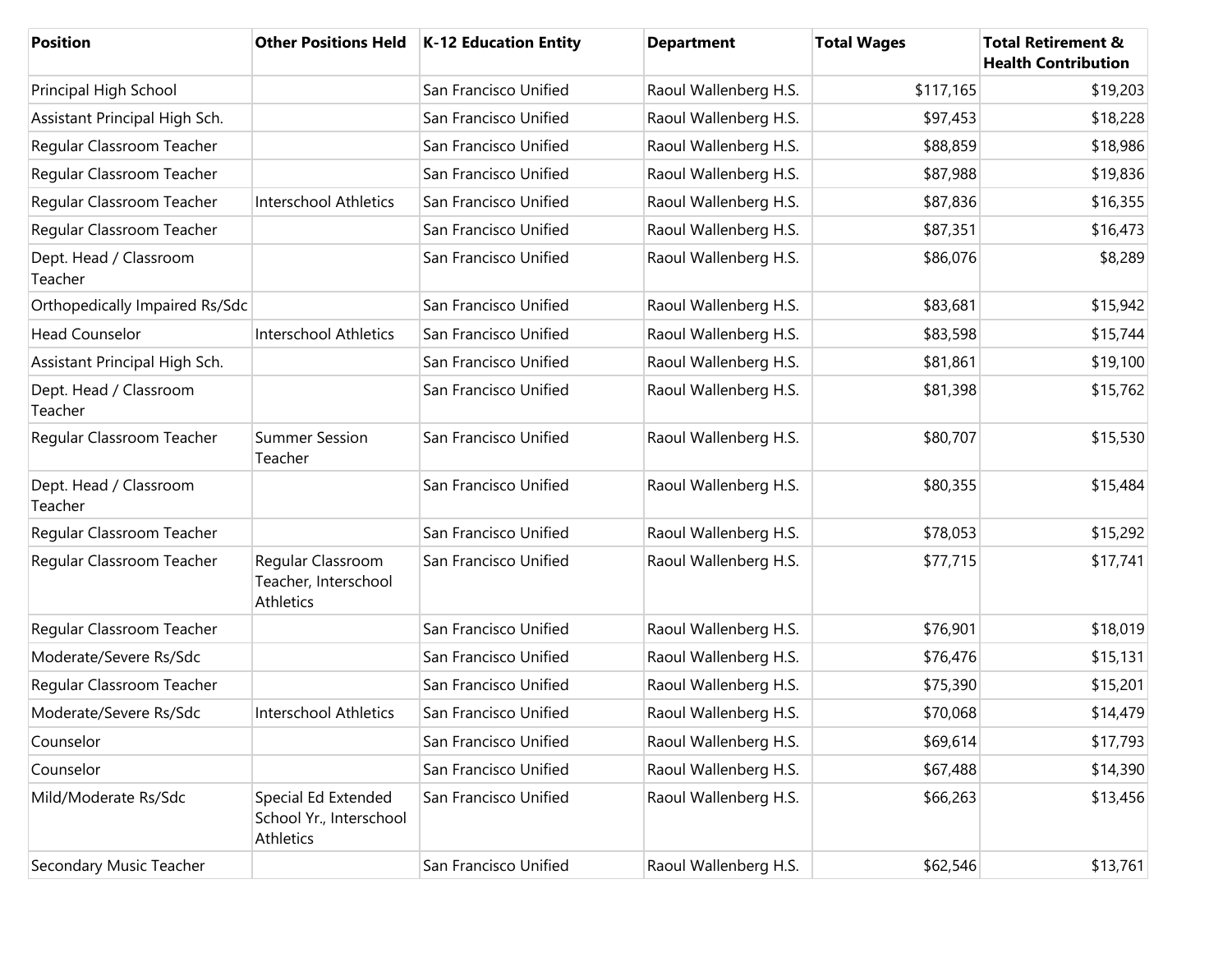| Dept. Head / Classroom<br>Teacher                | Interschool Athletics             | San Francisco Unified | Raoul Wallenberg H.S. | \$62,213 | \$13,465 |
|--------------------------------------------------|-----------------------------------|-----------------------|-----------------------|----------|----------|
| Regular Classroom Teacher                        |                                   | San Francisco Unified | Raoul Wallenberg H.S. | \$62,133 | \$16,599 |
| Regular Classroom Teacher                        | Interschool Athletics             | San Francisco Unified | Raoul Wallenberg H.S. | \$61,317 | \$13,677 |
| Custodian                                        |                                   | San Francisco Unified | Raoul Wallenberg H.S. | \$60,417 | \$30,244 |
| Regular Classroom Teacher                        |                                   | San Francisco Unified | Raoul Wallenberg H.S. | \$60,243 | \$13,559 |
| Dept. Head / Classroom<br>Teacher                |                                   | San Francisco Unified | Raoul Wallenberg H.S. | \$58,220 | \$13,526 |
| Custodian                                        |                                   | San Francisco Unified | Raoul Wallenberg H.S. | \$57,883 | \$28,619 |
| Regular Classroom Teacher                        |                                   | San Francisco Unified | Raoul Wallenberg H.S. | \$56,695 | \$13,207 |
| Regular Classroom Teacher                        | <b>Interschool Athletics</b>      | San Francisco Unified | Raoul Wallenberg H.S. | \$56,651 | \$13,065 |
| Mild/Moderate Rs/Sdc                             | Interschool Athletics             | San Francisco Unified | Raoul Wallenberg H.S. | \$56,333 | \$12,823 |
| Regular Classroom Teacher                        |                                   | San Francisco Unified | Raoul Wallenberg H.S. | \$55,152 | \$13,078 |
| Regular Classroom Teacher                        |                                   | San Francisco Unified | Raoul Wallenberg H.S. | \$53,744 | \$13,095 |
| Social Worker                                    | R30 Com Health<br>Outreach Worker | San Francisco Unified | Raoul Wallenberg H.S. | \$53,326 | \$12,850 |
| Custodian                                        |                                   | San Francisco Unified | Raoul Wallenberg H.S. | \$53,079 | \$30,090 |
| Regular Classroom Teacher                        |                                   | San Francisco Unified | Raoul Wallenberg H.S. | \$51,077 | \$12,675 |
| Regular Classroom Teacher                        | Interschool Athletics             | San Francisco Unified | Raoul Wallenberg H.S. | \$48,004 | \$5,040  |
| Mild/Moderate Rs/Sdc                             |                                   | San Francisco Unified | Raoul Wallenberg H.S. | \$46,017 | \$8,558  |
| Senior Clerk Typist                              |                                   | San Francisco Unified | Raoul Wallenberg H.S. | \$39,607 | \$24,058 |
| Regular Classroom Teacher                        |                                   | San Francisco Unified | Raoul Wallenberg H.S. | \$36,492 | \$7,203  |
| Regular Classroom Teacher                        |                                   | San Francisco Unified | Raoul Wallenberg H.S. | \$35,284 | \$7,108  |
| Sped Para Community Access/T Sped Para Community | Access/T                          | San Francisco Unified | Raoul Wallenberg H.S. | \$34,986 | \$10,519 |
| Senior Clerk Typist                              | Clerk Typist                      | San Francisco Unified | Raoul Wallenberg H.S. | \$34,788 | \$16,059 |
| Sped Para Community Access/T Sped Para Community | Access/T                          | San Francisco Unified | Raoul Wallenberg H.S. | \$32,939 | \$8,000  |
| Regular Classroom Teacher                        | <b>Interschool Athletics</b>      | San Francisco Unified | Raoul Wallenberg H.S. | \$32,668 | \$7,332  |
| Sped Para Community Access/T                     | Sped Para Community<br>Access/T   | San Francisco Unified | Raoul Wallenberg H.S. | \$31,600 | \$7,739  |
| Senior Clerk Typist                              | Clerk Typist                      | San Francisco Unified | Raoul Wallenberg H.S. | \$31,044 | \$5,593  |
| Sped Para Community Access/T                     |                                   | San Francisco Unified | Raoul Wallenberg H.S. | \$30,228 | \$7,740  |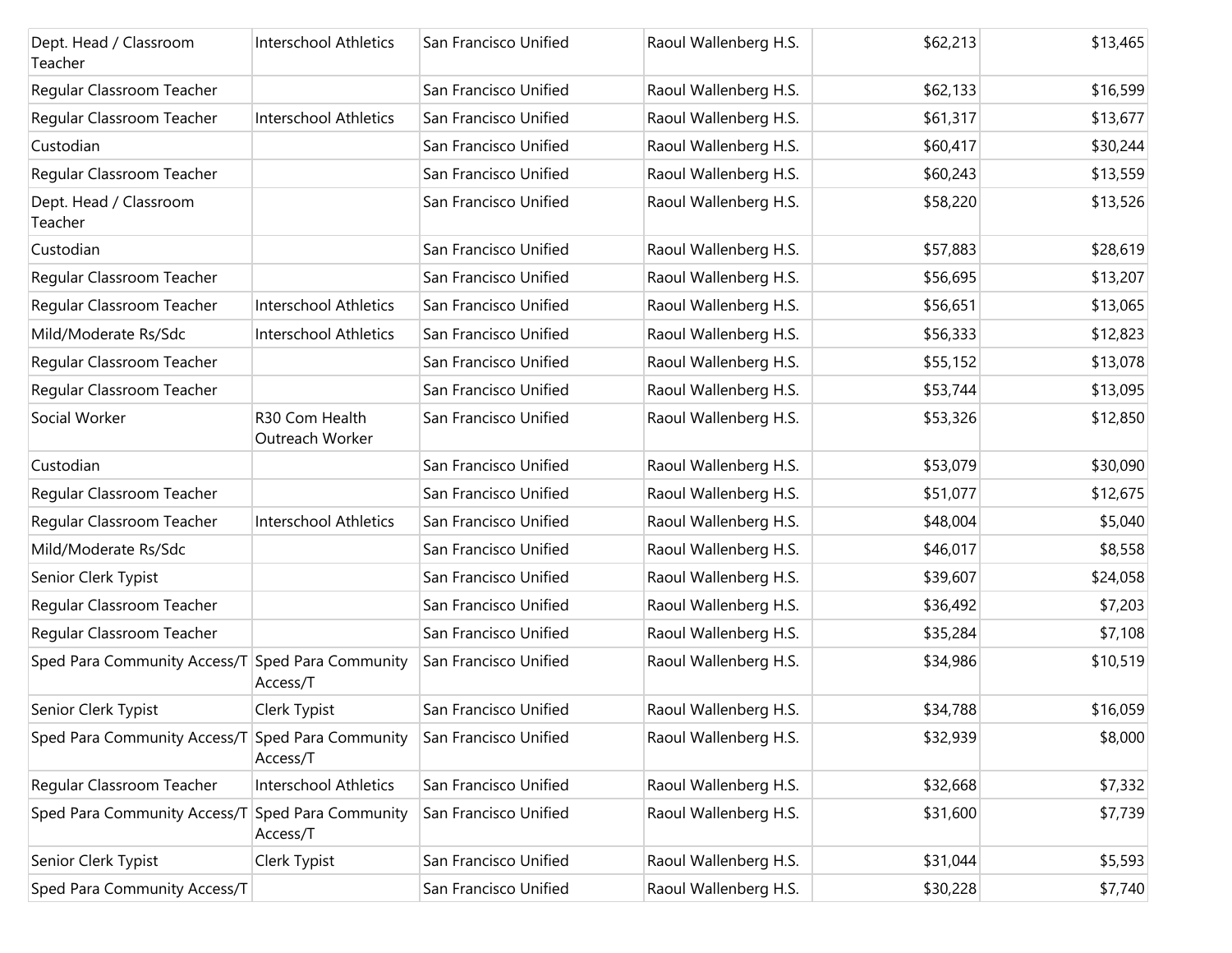| Sped Para Community Access/T Sped Para Community San Francisco Unified | Access/T, Sped la Sh -<br>All Impair, Sped Ia Sh -<br>All Impair |                       | Raoul Wallenberg H.S. | \$30,075 | \$7,645  |
|------------------------------------------------------------------------|------------------------------------------------------------------|-----------------------|-----------------------|----------|----------|
| Regular Classroom Teacher                                              |                                                                  | San Francisco Unified | Raoul Wallenberg H.S. | \$27,264 | \$5,505  |
| Security-Campus                                                        | Security Aide - Temp<br>As Needed, Custodian                     | San Francisco Unified | Raoul Wallenberg H.S. | \$26,935 | \$7,645  |
| Sp/Ed. la Non-Sev H: All Impmt                                         |                                                                  | San Francisco Unified | Raoul Wallenberg H.S. | \$26,355 | \$997    |
| Sped Ia Sh - All Impair                                                | Sped Ia Sh - All Impair                                          | San Francisco Unified | Raoul Wallenberg H.S. | \$25,129 | \$7,810  |
| R30 Com Health Outreach<br>Worker                                      |                                                                  | San Francisco Unified | Raoul Wallenberg H.S. | \$23,822 | \$4,194  |
| Sped Ia Sh - All Impair                                                |                                                                  | San Francisco Unified | Raoul Wallenberg H.S. | \$23,798 | \$7,645  |
| Security-Campus                                                        |                                                                  | San Francisco Unified | Raoul Wallenberg H.S. | \$23,129 | \$0      |
| Regular Classroom Teacher                                              |                                                                  | San Francisco Unified | Raoul Wallenberg H.S. | \$22,796 | \$5,026  |
| Regular Classroom Teacher                                              |                                                                  | San Francisco Unified | Raoul Wallenberg H.S. | \$22,626 | \$5,064  |
| Regular Classroom Teacher                                              |                                                                  | San Francisco Unified | Raoul Wallenberg H.S. | \$22,525 | \$4,997  |
| Sped Para Community Access/T Instructional Aide II                     | Spec Ed                                                          | San Francisco Unified | Raoul Wallenberg H.S. | \$22,425 | \$0      |
| Sp/Ed. la Non-Sev H: All Impmt                                         |                                                                  | San Francisco Unified | Raoul Wallenberg H.S. | \$21,327 | \$7,692  |
| Regular Classroom Teacher                                              |                                                                  | San Francisco Unified | Raoul Wallenberg H.S. | \$21,288 | \$4,864  |
| Sped Ia Sh - All Impair                                                |                                                                  | San Francisco Unified | Raoul Wallenberg H.S. | \$21,262 | \$7,645  |
| Moderate/Severe Rs/Sdc                                                 | Instructional Aide II<br>Spec Ed                                 | San Francisco Unified | Raoul Wallenberg H.S. | \$20,888 | \$4,821  |
| Senior Clerk Typist                                                    |                                                                  | San Francisco Unified | Raoul Wallenberg H.S. | \$16,995 | \$11,089 |
| Security-Campus                                                        | Custodian                                                        | San Francisco Unified | Raoul Wallenberg H.S. | \$16,536 | \$4,519  |
| Custodian                                                              |                                                                  | San Francisco Unified | Raoul Wallenberg H.S. | \$16,496 | \$10,743 |
| R30 Com Health Outreach<br>Worker                                      |                                                                  | San Francisco Unified | Raoul Wallenberg H.S. | \$15,753 | \$2,728  |
| <b>Interschool Athletics</b>                                           |                                                                  | San Francisco Unified | Raoul Wallenberg H.S. | \$13,705 | \$0      |
| Security-Campus                                                        |                                                                  | San Francisco Unified | Raoul Wallenberg H.S. | \$11,542 | \$2,845  |
| Sped Para Community Access/T Instructional Aide II                     | Spec Ed                                                          | San Francisco Unified | Raoul Wallenberg H.S. | \$10,512 | \$427    |
| Sped Para Community Access/T                                           |                                                                  | San Francisco Unified | Raoul Wallenberg H.S. | \$9,934  | \$427    |
| Security-Campus                                                        |                                                                  | San Francisco Unified | Raoul Wallenberg H.S. | \$8,922  | \$896    |